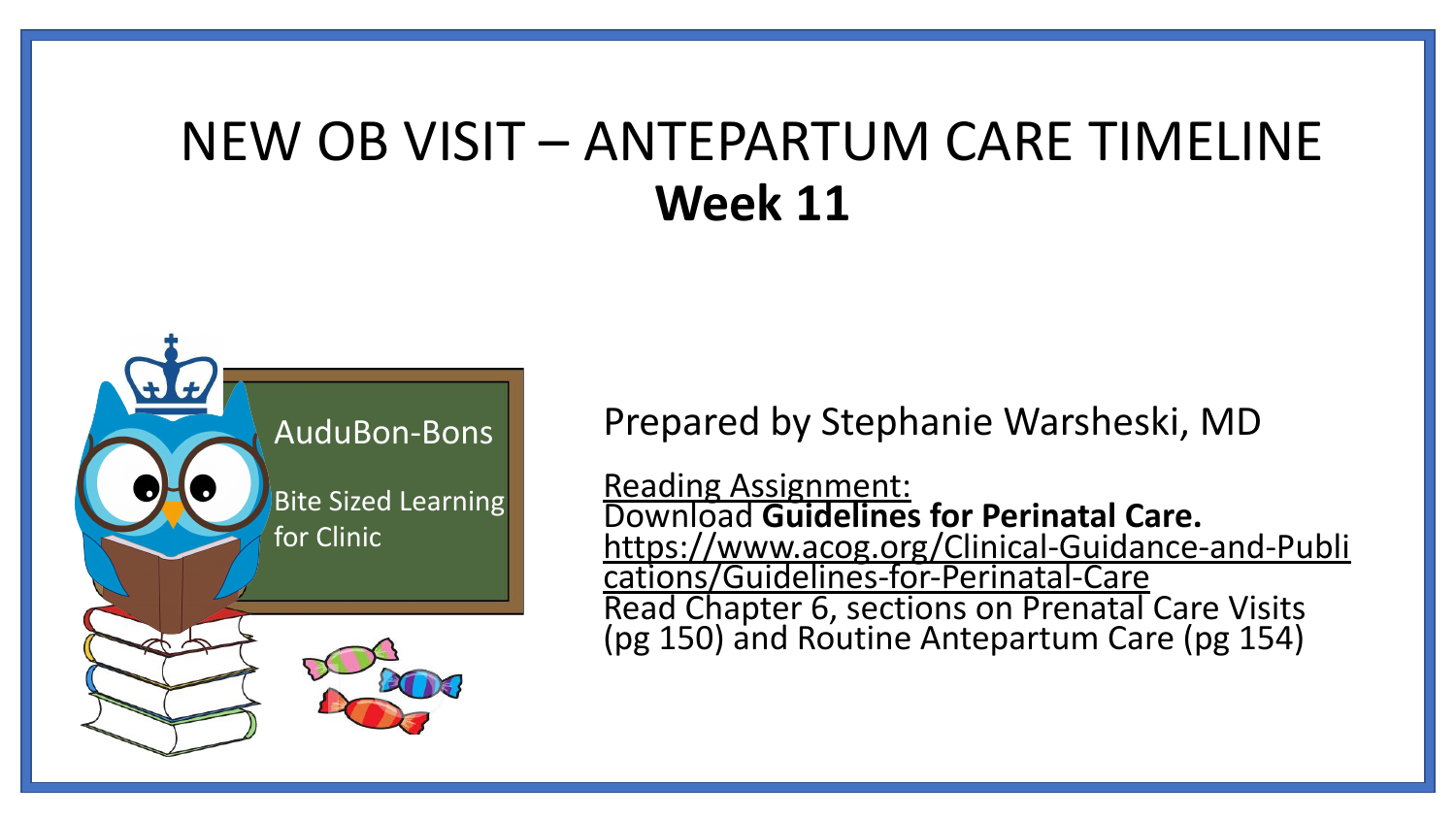# LEARNING OBJECTIVES

- To provide a general overview of what encompasses routine antepartum care
- To understand the timing of examinations
- To understand the importance of risk assessment at the new OB visit

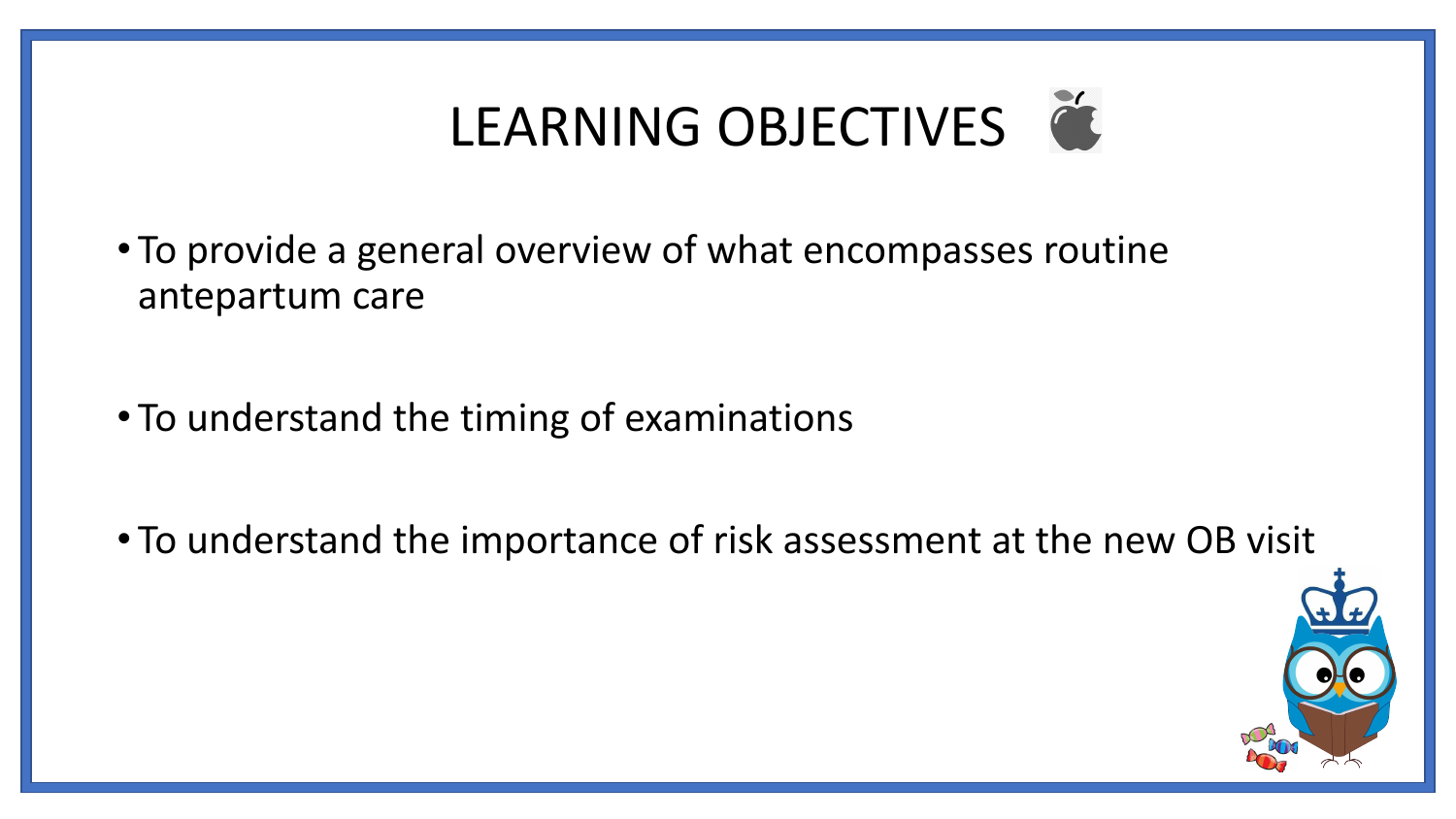### CASE VIGNETTE

• Ms. Nelly Parous, a 28 y.o. G1P0 woman, presents to clinic desiring to initiate prenatal care.

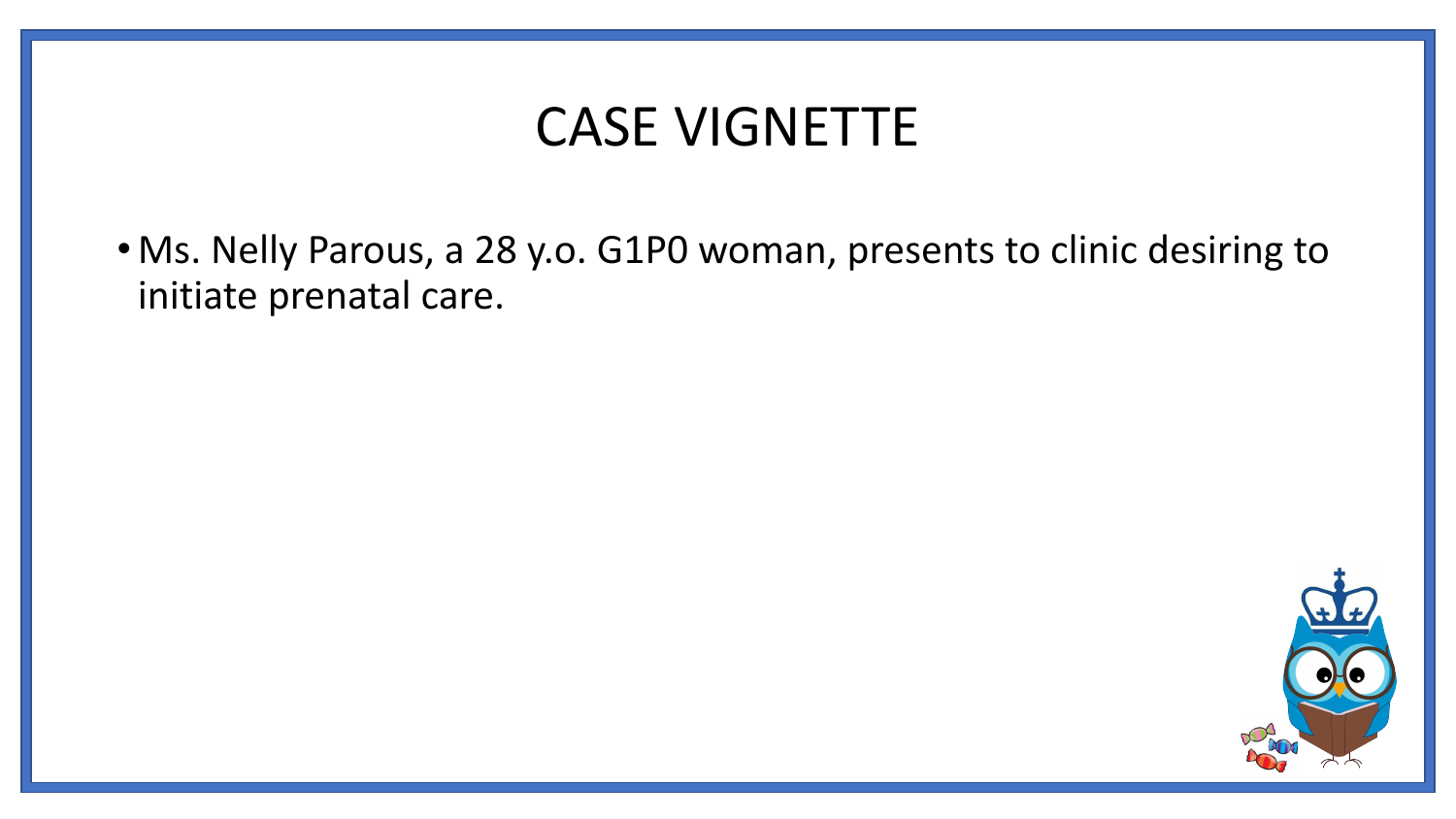### FOCUSED HISTORY

- •What elements of the patient's history are most important?
	- OBHx: Primigravid
	- GynHx: Regular menses, q28d x 5d, LMP ~ 8 weeks ago, + h/o genital HSV
	- PMHx: Depression, asthma
	- PSHx: Denies
	- Meds: PNV, albuterol prn
	- All: PCN hives, rash
	- SocHx: Married, lives with her husband only, denies IPV, denies toxic habits, works at hair salon, accepts blood products
	- FamHx: Older sister affect by Down Syndrome, both parents with T2DM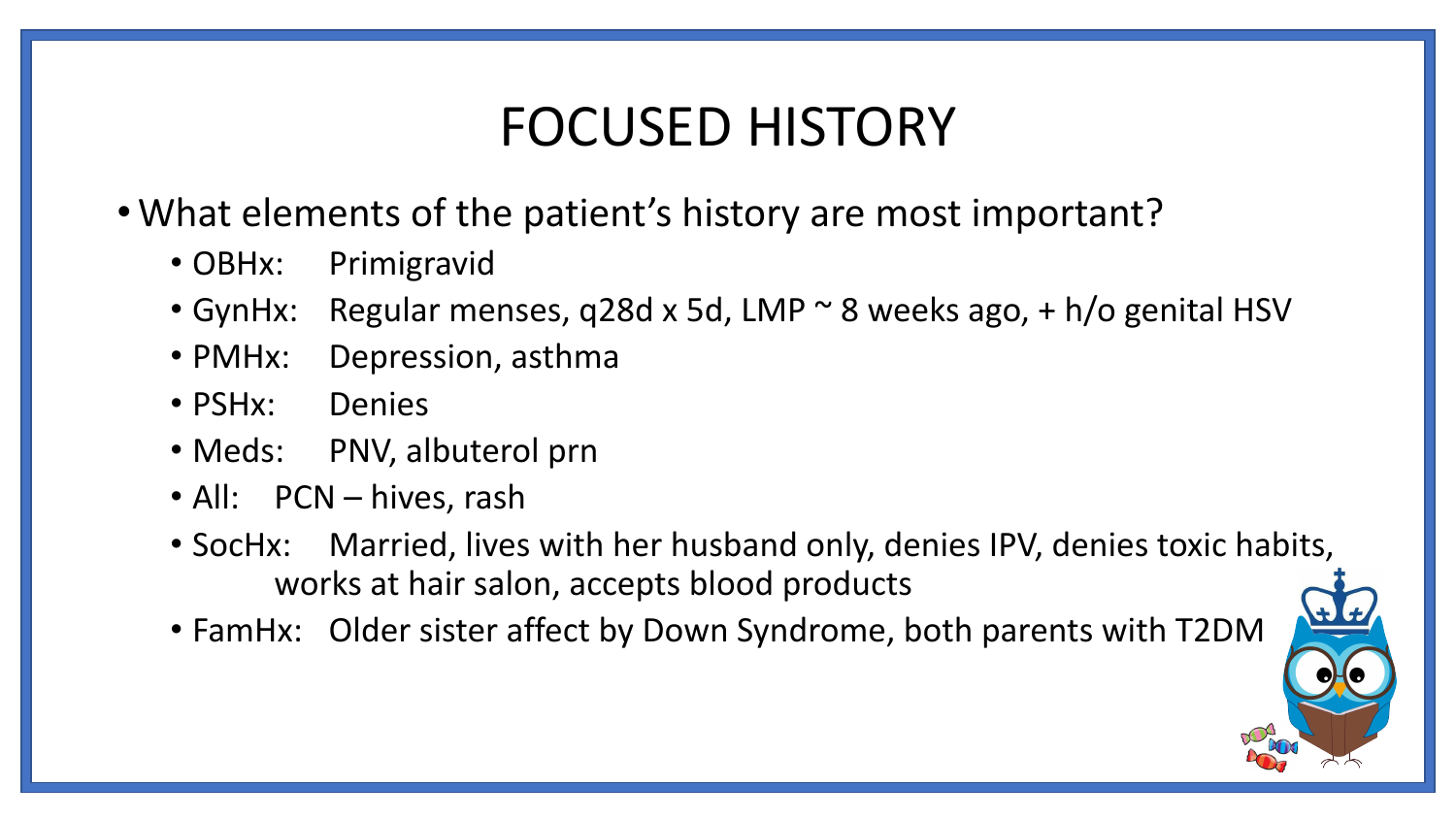### PERTINENT PHYSICAL EXAM FINDINGS

- •What elements of the patient's physical exam are most important?
	- VS: BP 118/76, BMI 32
	- CVS: S1S2, RRR
	- Lungs: CTAB
	- Breast: Symmetric, non-tender, no masses, skin changes, nipple changes or LN
	- Abdomen: Non-distended, soft, non-tender
	- Pelvic: NEFG, normal vagina and cervix, no lesions or discharge, uterus enlarged to 8 week size, non-tender, no adnexal masses or tenderness
	- Fetus: FHR 150bpm

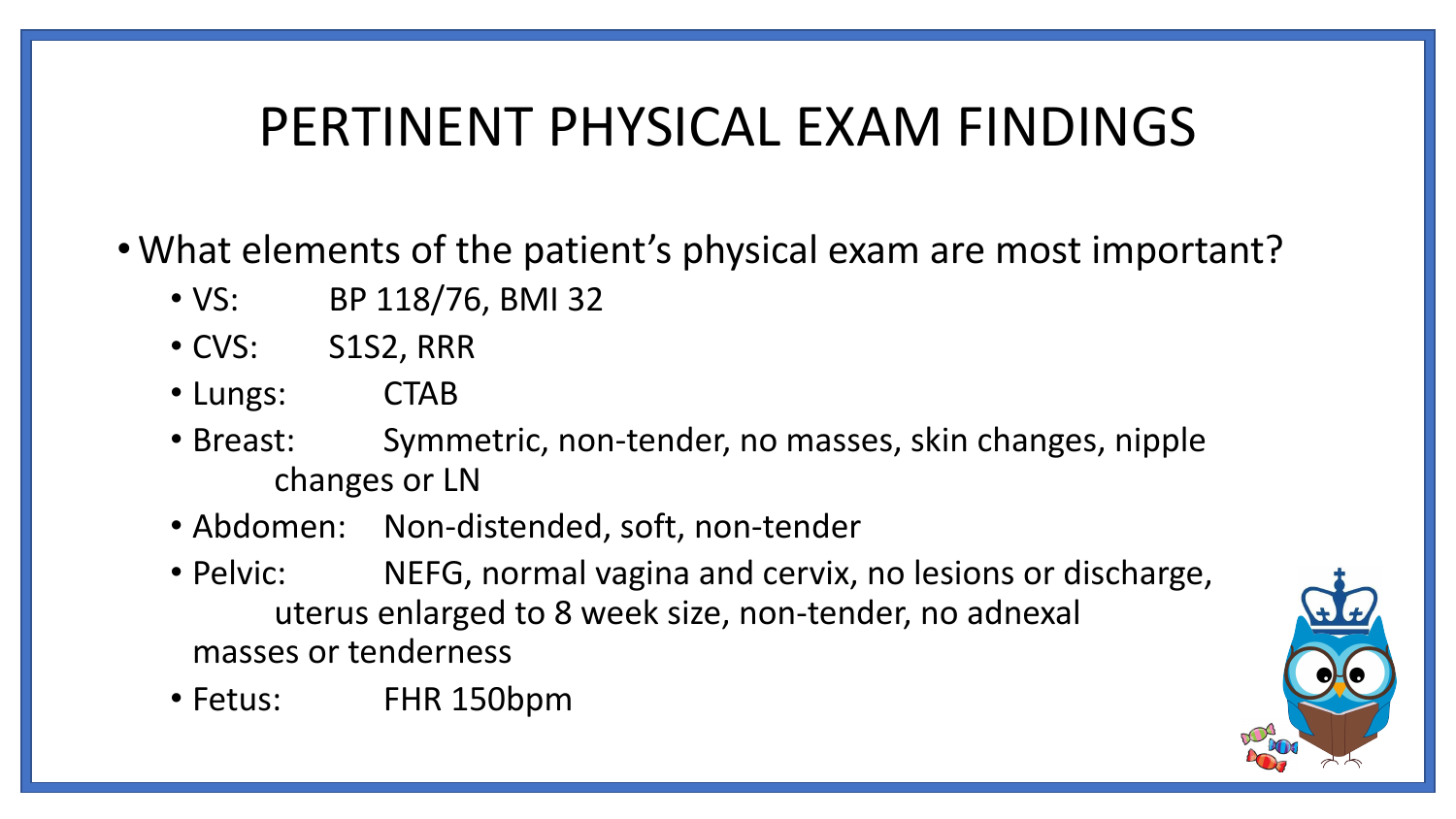### PRENATAL VISITS

- Ideally, initial encounter at  $6 8$  weeks followed by office visit at  $8 8$ 12 weeks
- Frequency of visits
	- Individualized
	- Every 4 weeks through 28 weeks
	- Every 2 weeks between 28 36 weeks
	- Every week after 37 weeks until delivery

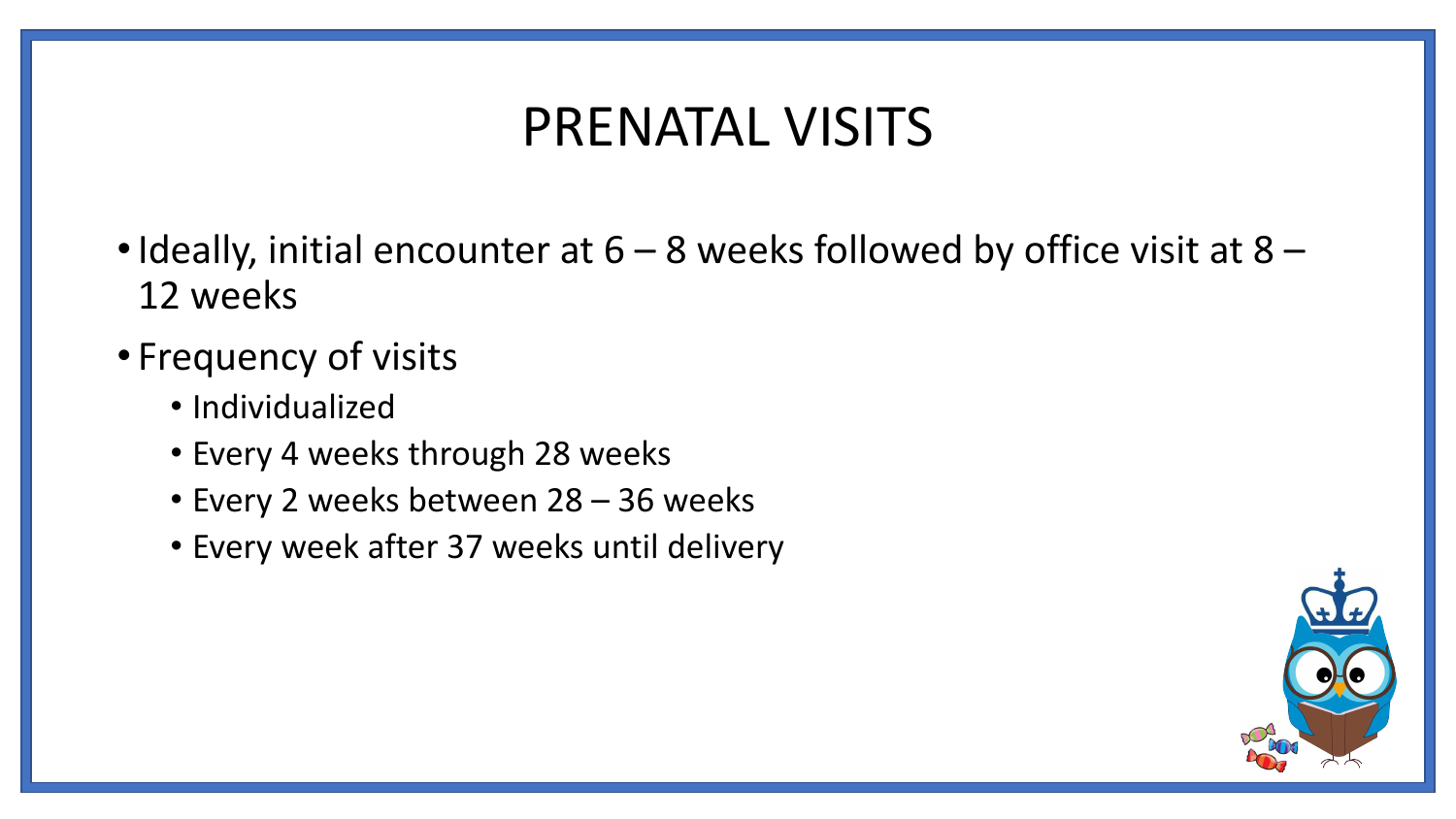### EVALUATION: PRECONCEPTION – 12 WEEKS

- •History and Examination
	- Full history
	- Full physical exam
	- Current pregnancy symptoms

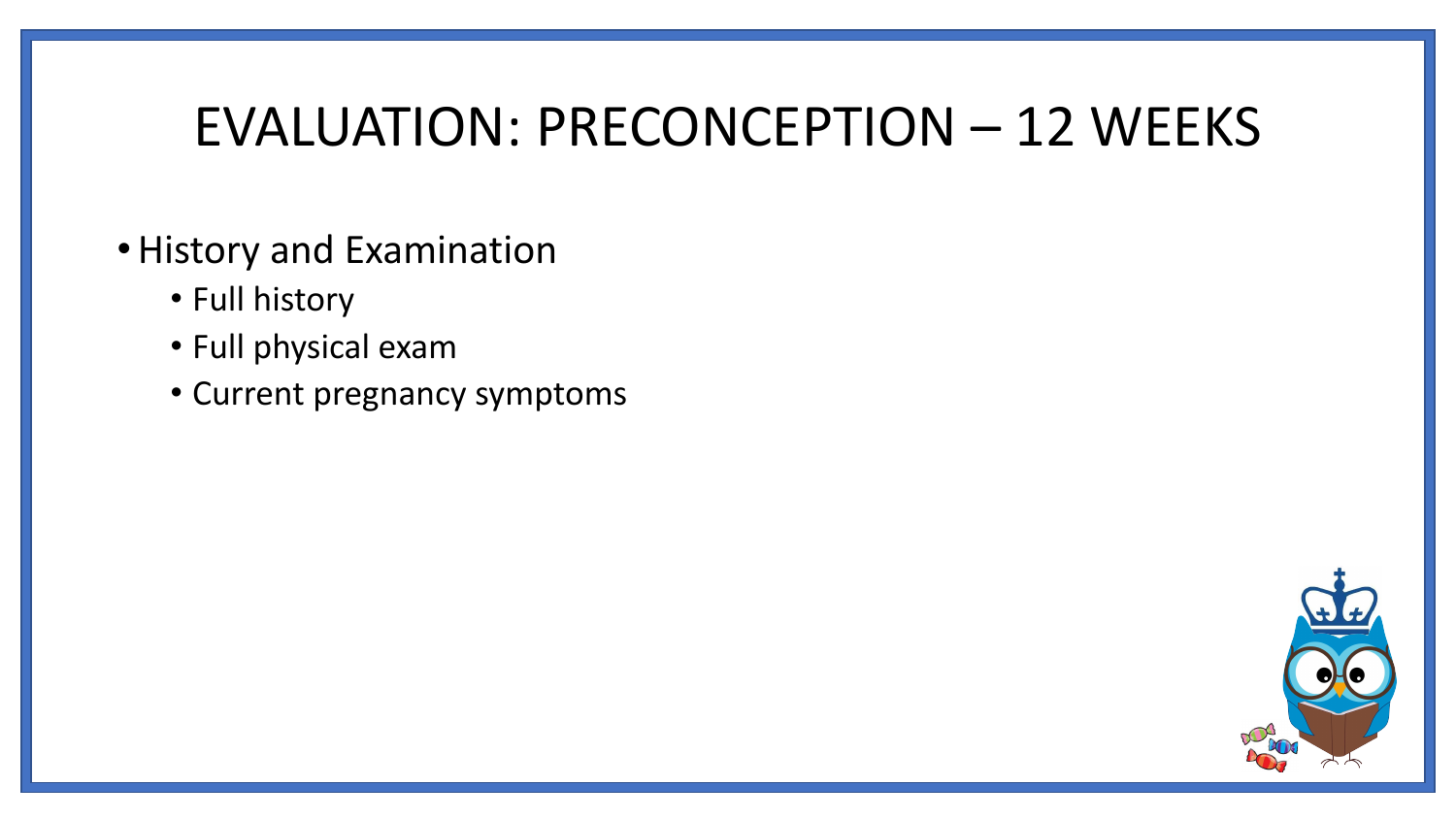### EVALUATION: PRECONCEPTION – 12 WEEKS

### • Testing and Treatment

- Blood work
	- Blood type and antibody screen
	- CBC
	- Rubella/measles/varicella titers (vaccinate before conception vs PP)
	- HBsAg
	- HIV
	- STI screening (GCCT, RPR)
	- Urine culture
	- Cervical cancer screening
	- Genetic carrier screening
	- Hemoglobin electrophoresis
	- ± Diabetes testing

**Fuberculosis testing** 

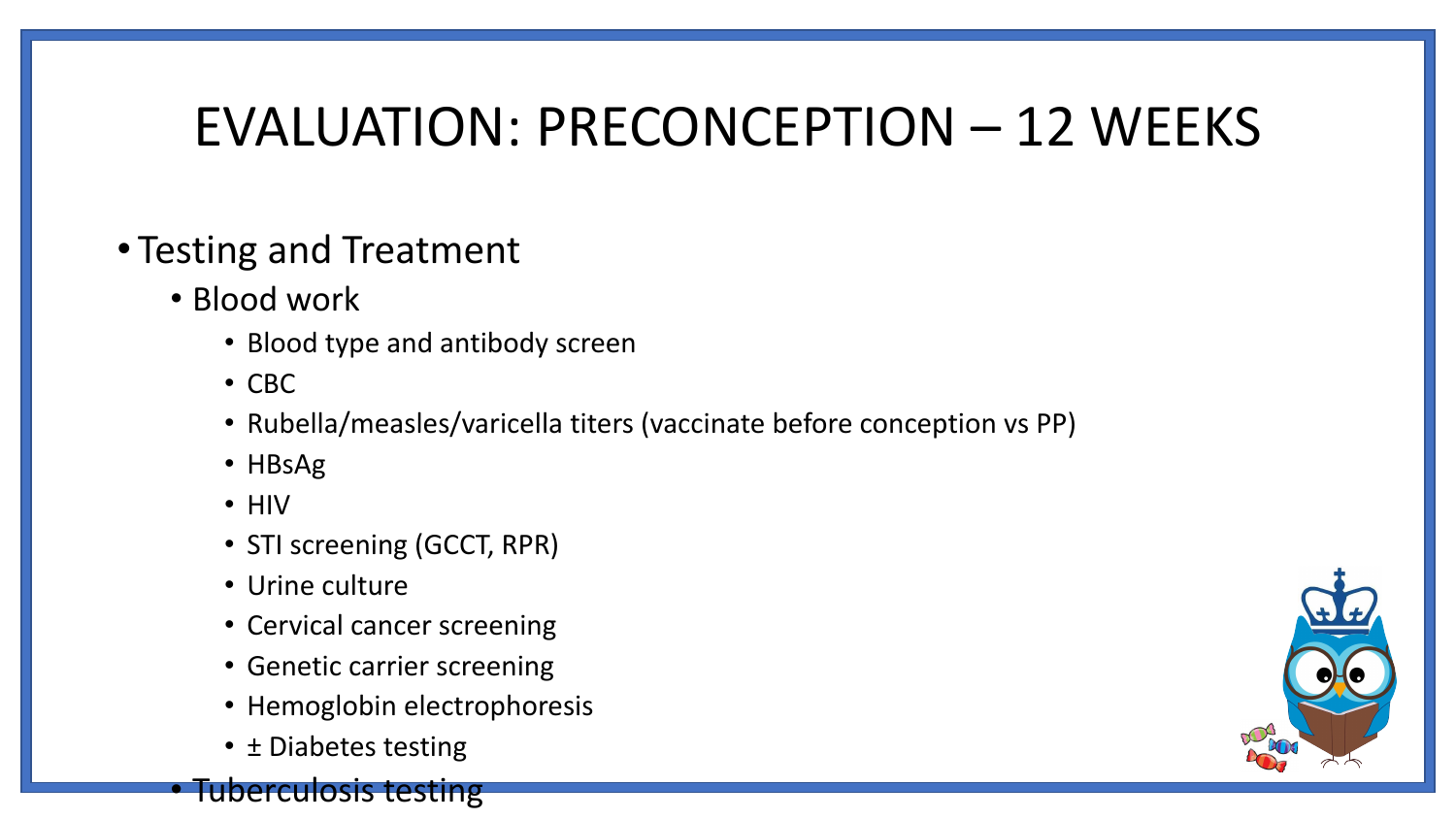## EVALUATION: PRECONCEPTION – 12 WEEKS

### • Education and Planning

- Counseling
	- Significant positive findings
	- Test results if available
	- Dating
- Discuss
	- Nutrition
	- Weight gain
	- Exercise
	- Work related exposures or risks
	- Recent or planned travel
	- Breastfeeding
	- Dental care
	- ± Mode of delivery

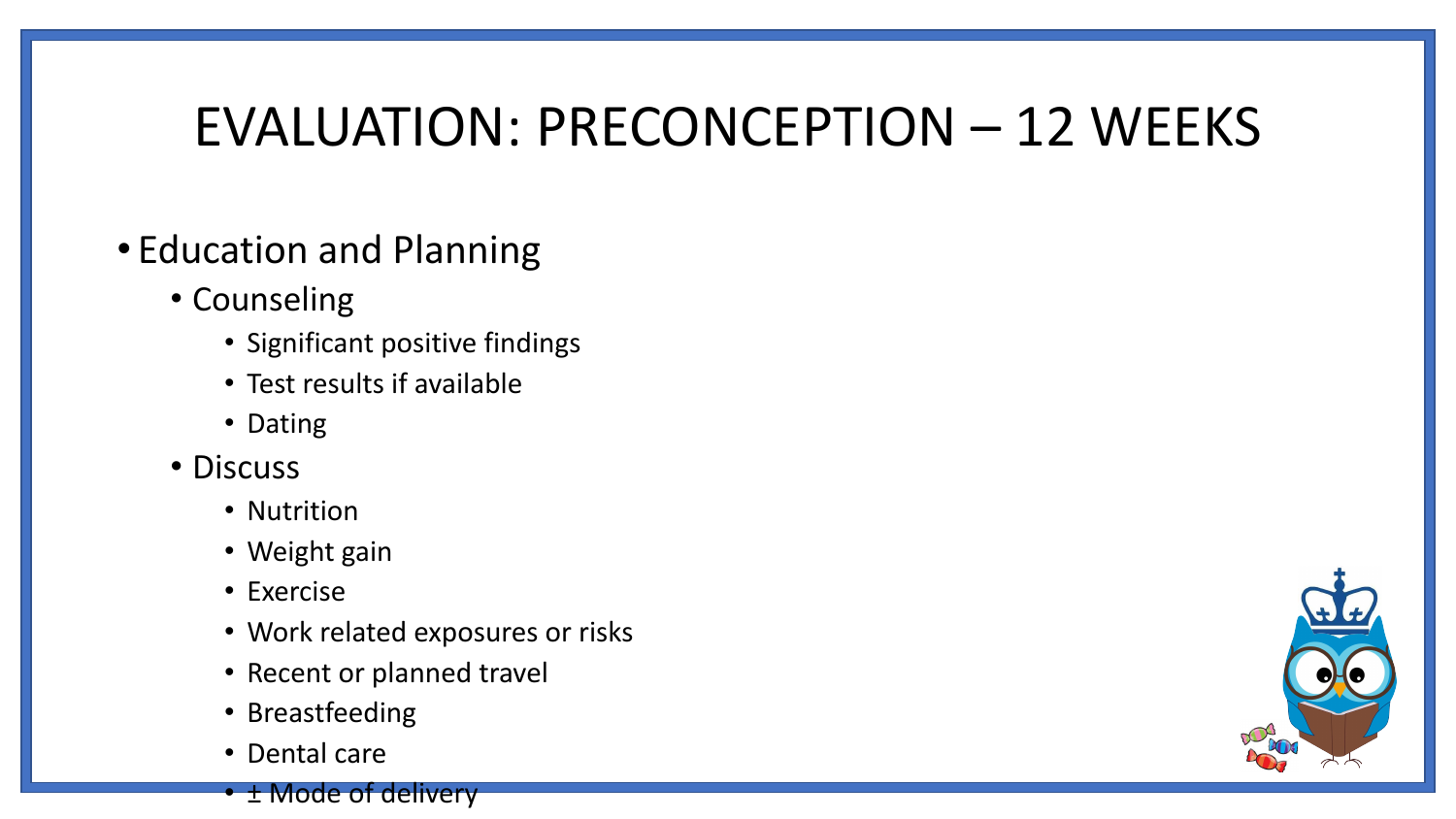### EVALUATION: 12 – 16 WEEKS

- Current pregnancy symptoms
- Interim medical, psychosocial, nutritional evaluation
- Weight and blood pressure
- Fetal heart rate
- Testing and Treatment
	- Aneuploidy screening
- Education and Planning
	- Review test results

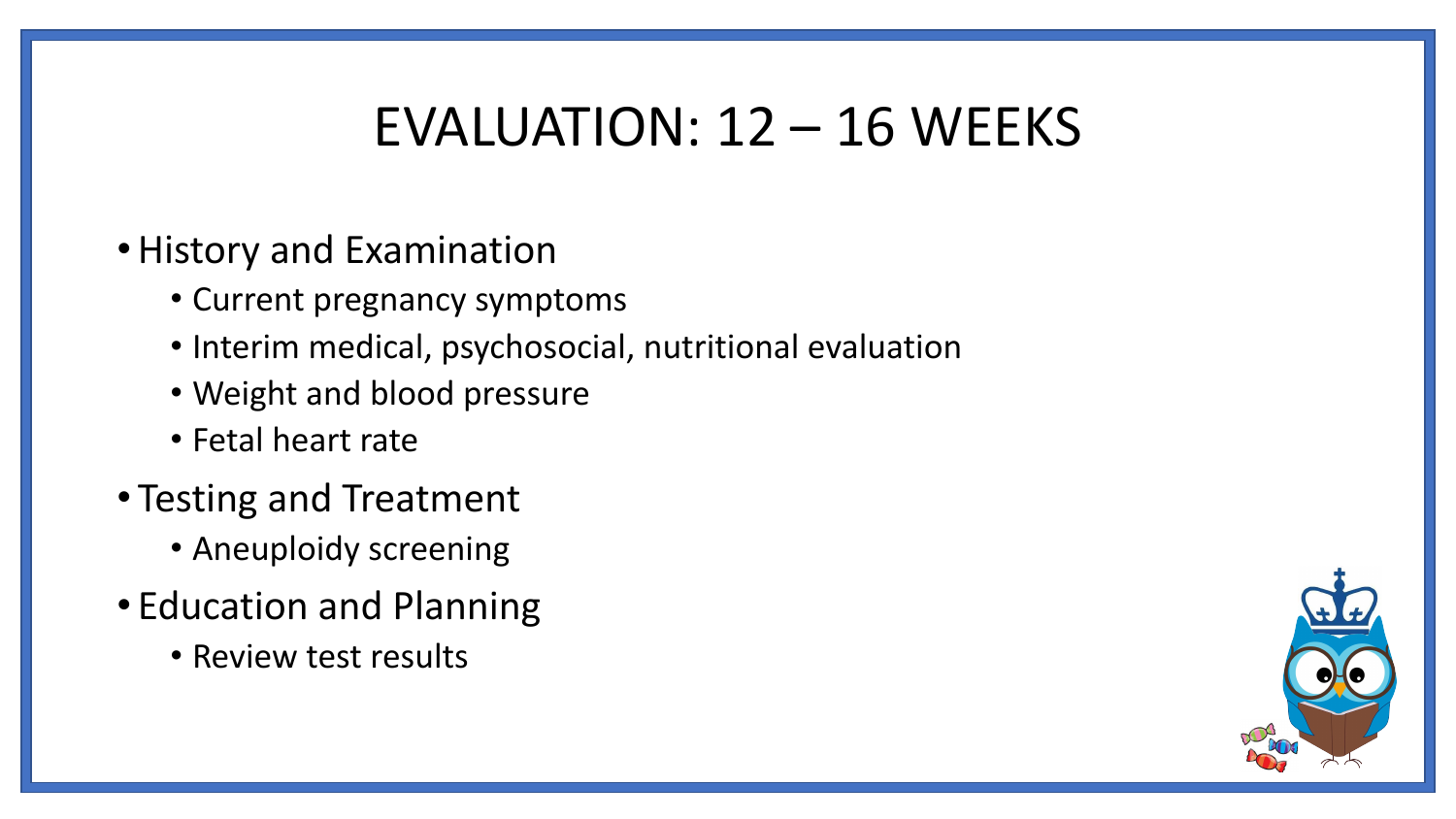### EVALUATION: 16 – 23 WEEKS

- Current pregnancy symptoms
- Interim medical, psychosocial, nutritional evaluation
- Weight and blood pressure
- Fetal assessment (FHR, FH)
- Testing and Treatment
	- Aneuploidy screening
	- Ultrasound
	- ± Progesterone
	- $\bullet$   $\pm$  ASA
- Education and Planning
	- Review test results

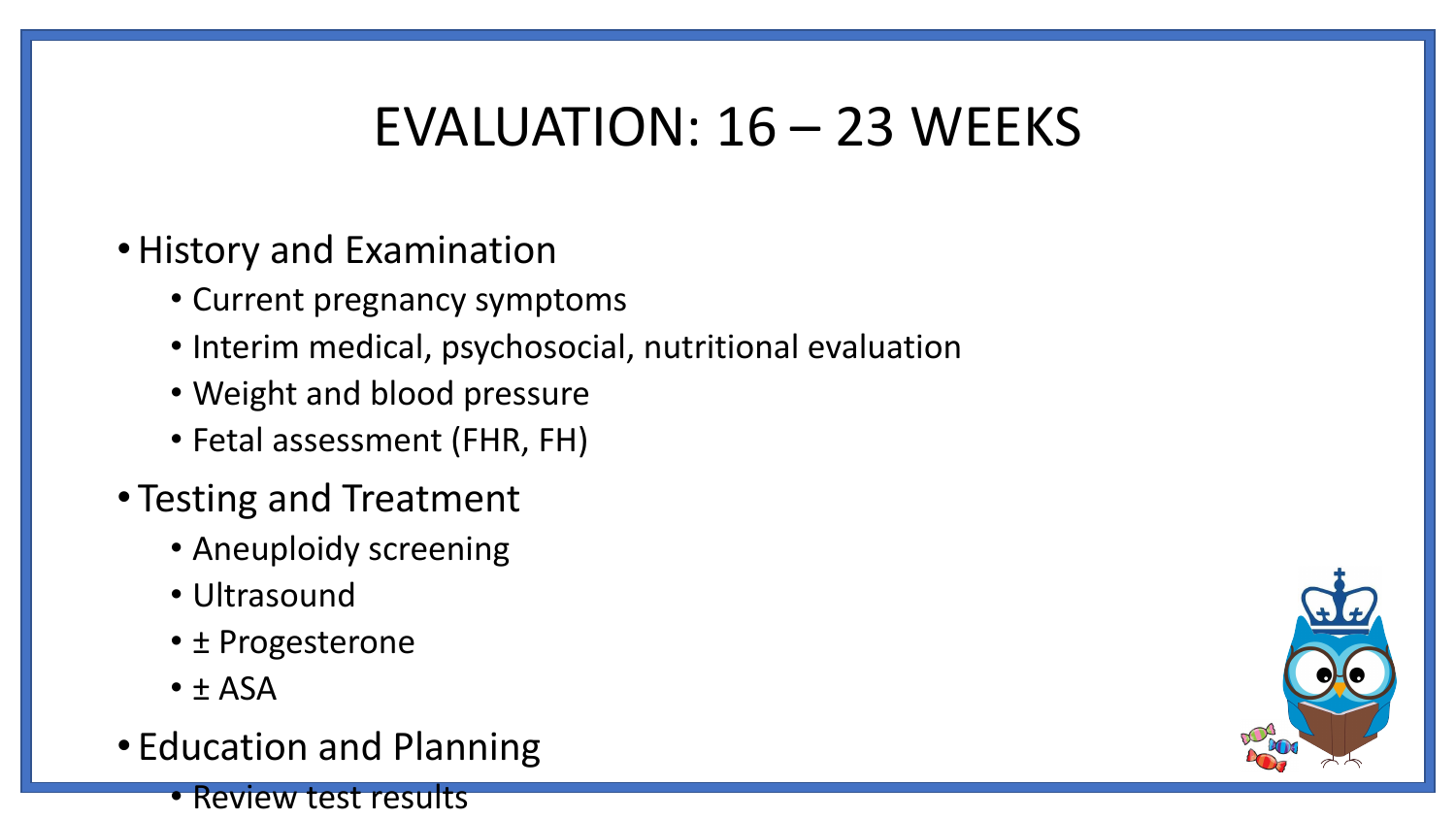### EVALUATION: 24 – 28 WEEKS

#### • History and Examination

- Current pregnancy symptoms
- Interim medical, psychosocial, nutritional evaluation
- Weight and blood pressure
- Fetal assessment (FHR, FH)

#### • Testing and Treatment

- Diabetes screening
- CBC
- Antibody screening in Rh negative women
- ± Rhogam
- Tdap vaccination
- Education and Planning
	- Review test results
	- Signs/symptoms of PTL, PEC
	- Parental and infant classes

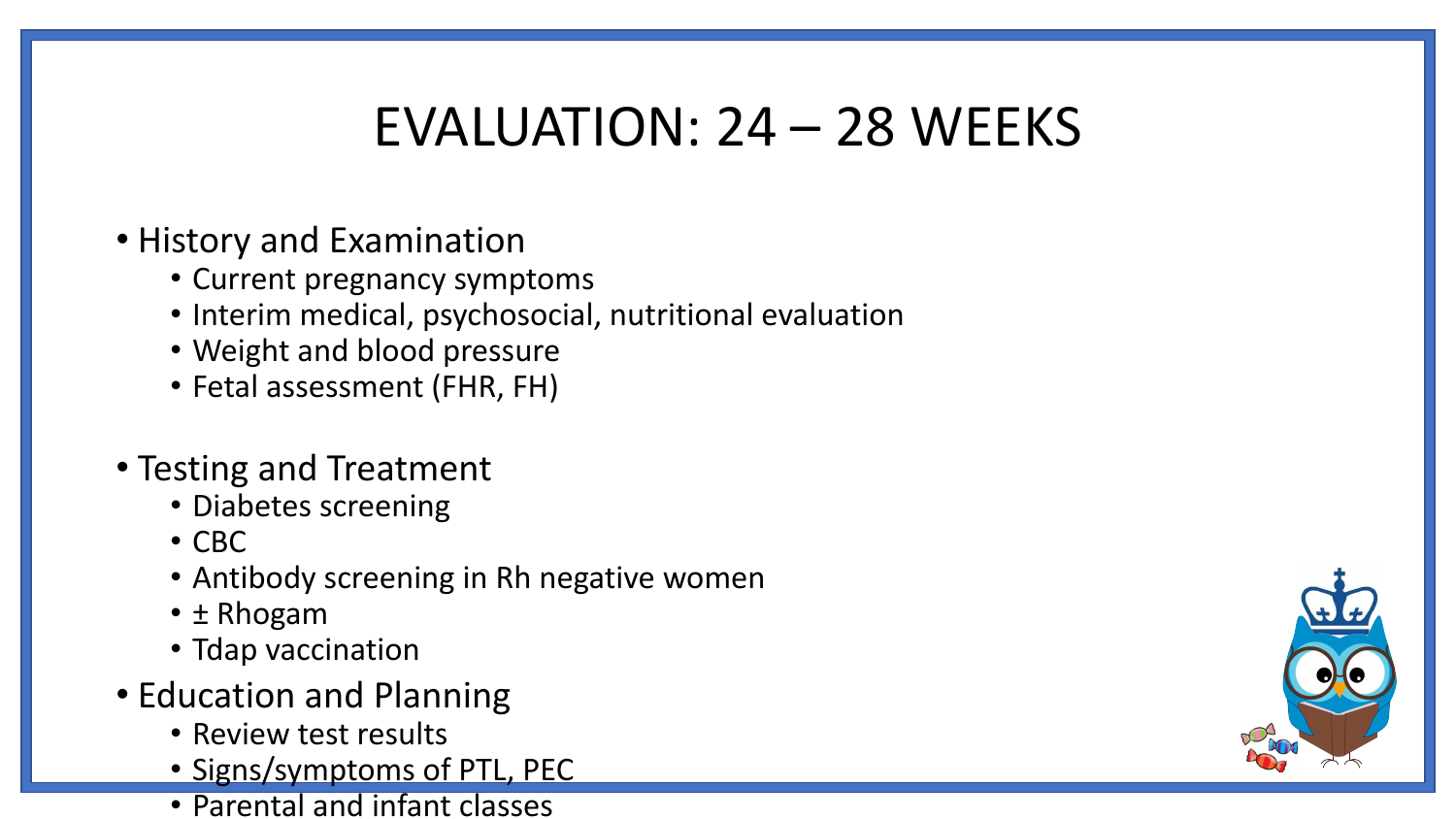### EVALUATION: 29 – 36 WEEKS

#### • History and Examination

- Current pregnancy symptoms
- Interim medical, psychosocial, nutritional evaluation
- Depression screen
- IPV screen
- Weight and blood pressure
- Fetal assessment (FHR, FH, lie)
- Testing and Treatment
	- Catch up for vaccines
	- Initiate antepartum surveillance
	- GBS @ 35-37 weeks
	- HIV, STI screening

• ± Acyclovir

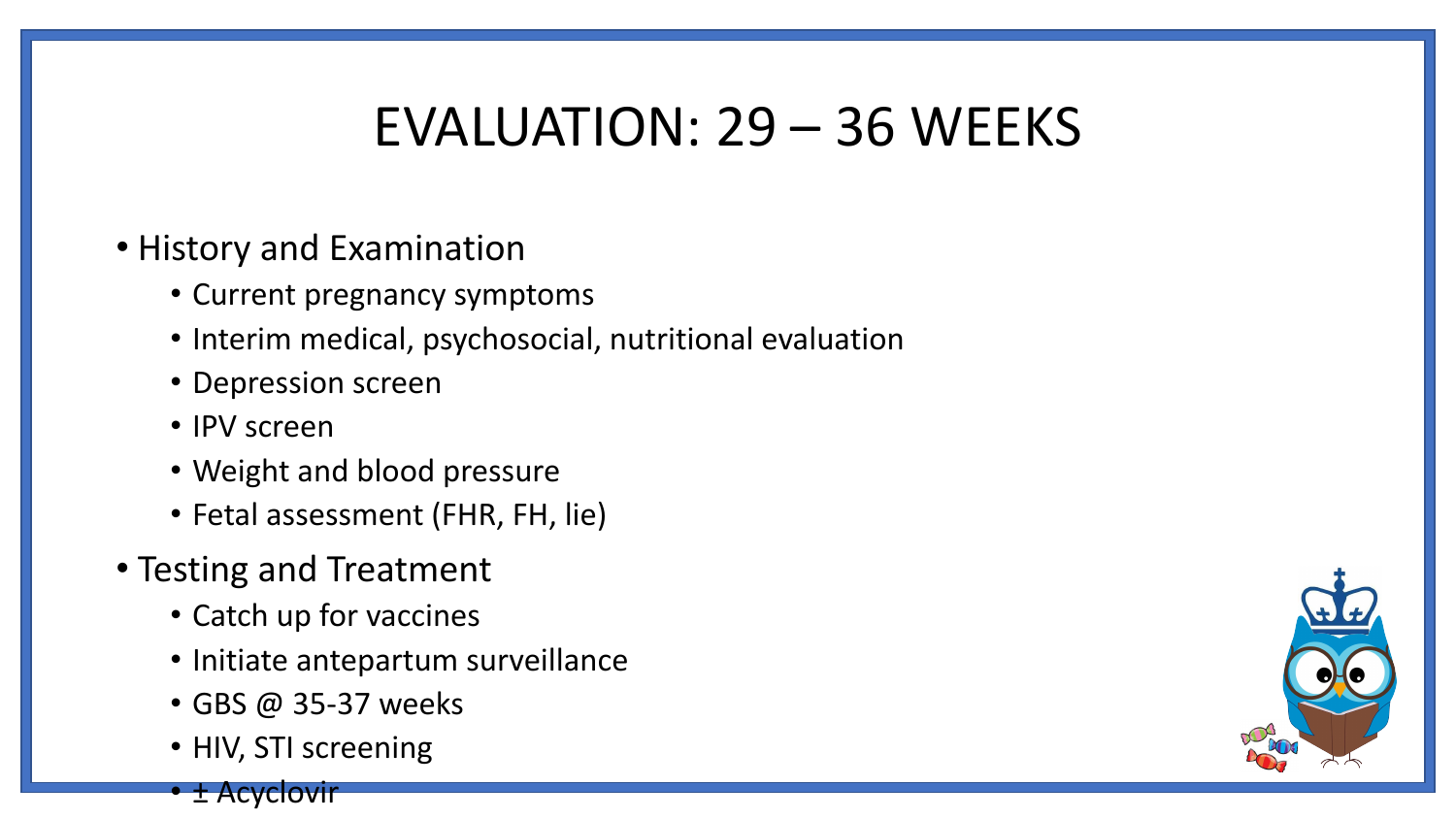### EVALUATION: 37 – 42 WEEKS

- Current pregnancy symptoms
- Interim medical, psychosocial, nutritional evaluation
- Weight and blood pressure
- Fetal assessment (FHR, FH)
- Testing and Treatment
	- Antepartum surveillance
	- Delivery by 41-42 weeks unless medically indicated
	- Postdates NST
- Education and Planning
	- Review test results
	- Review signs of labor

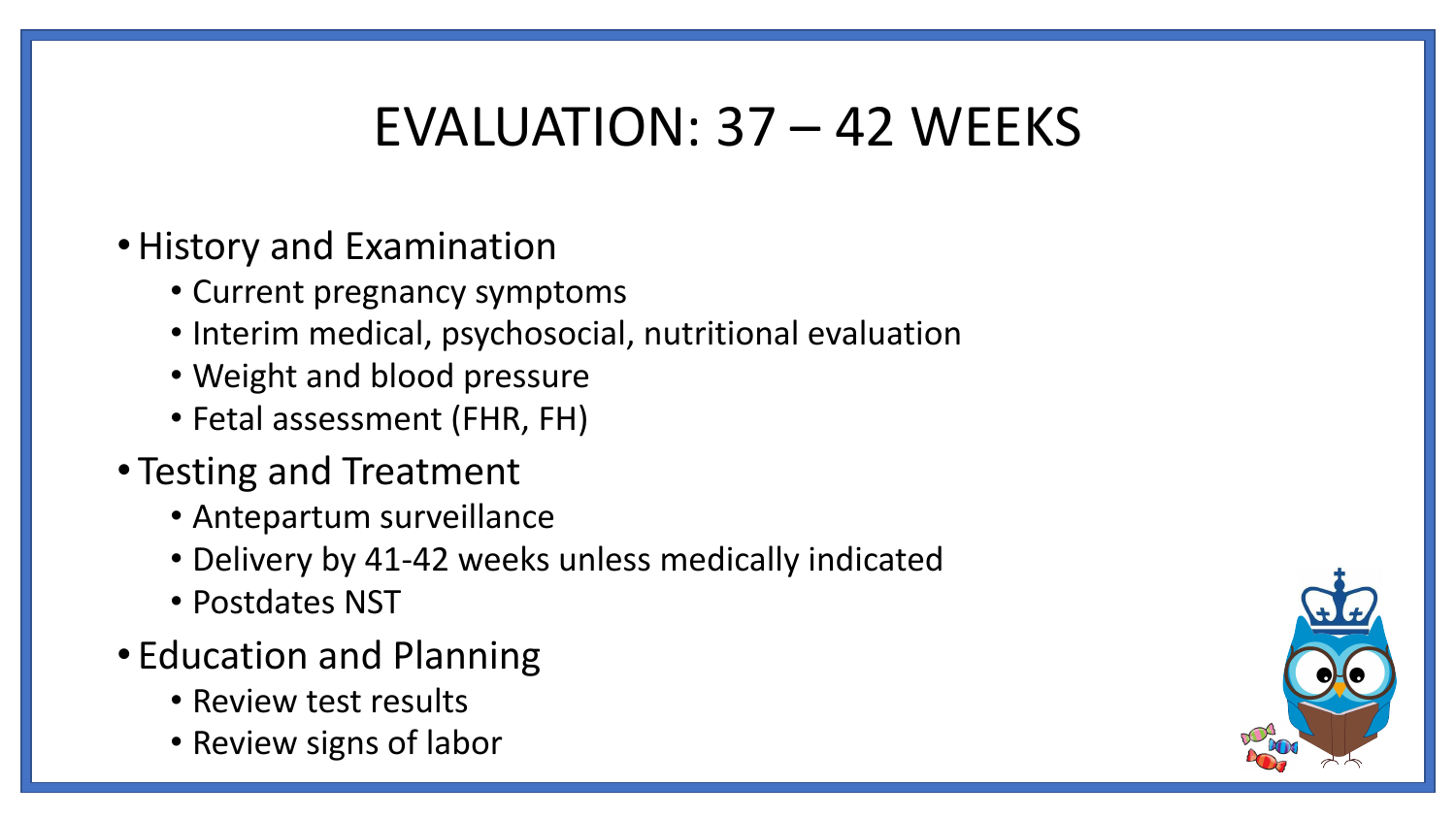## EVALUATION: POSTPARTUM VISIT

- BP
- Depression and IPV screen
- Breastfeeding
- Bleeding
- Laceration healing
- Pelvic floor recovery
- Testing and Treatment
	- MMR and varicella vaccinations
	- ± Gardasil vaccination
	- Cervical cancer screening
	- **Diabetes test**

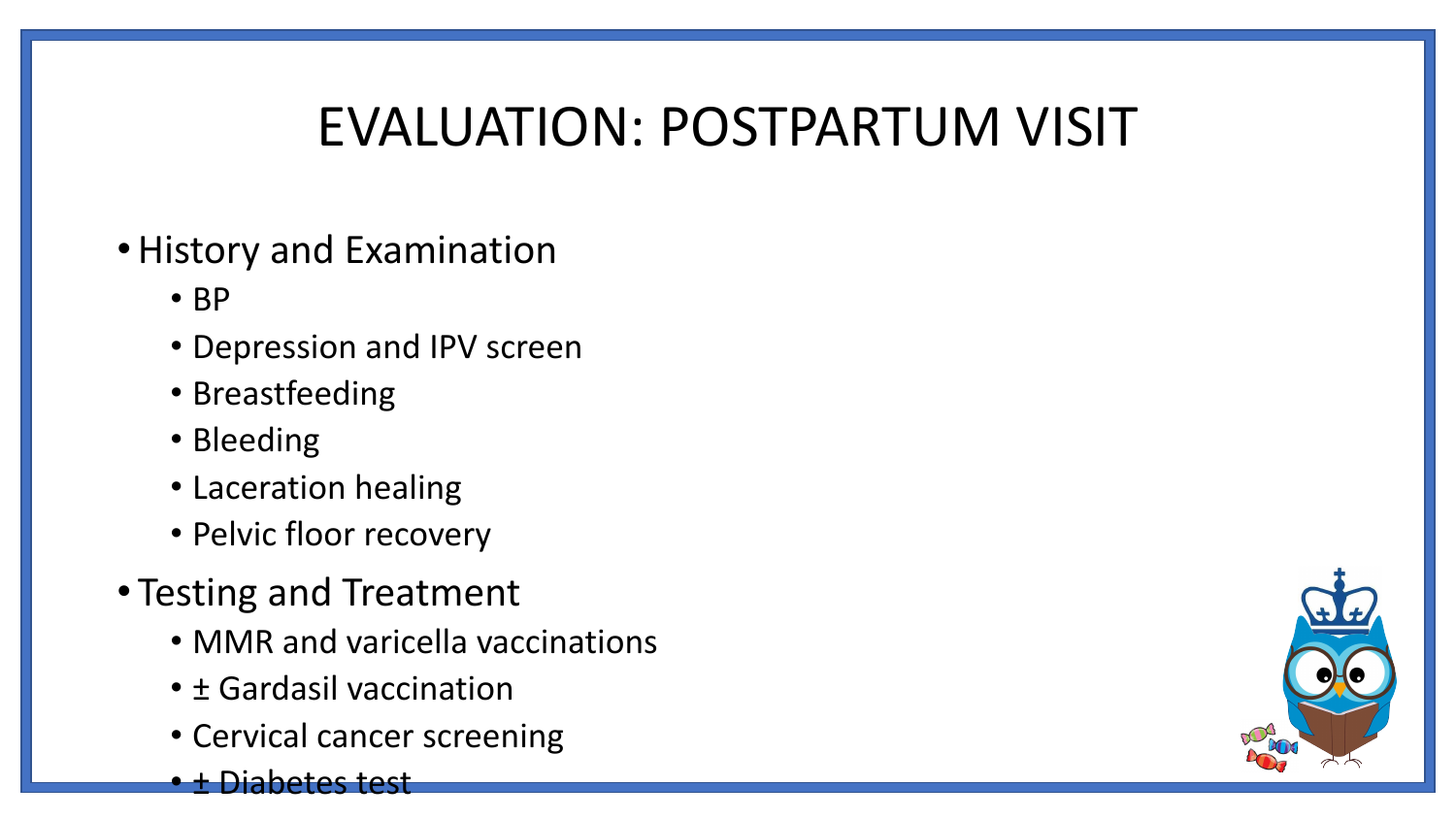### SOCIAL DETERMINANTS OF HEALTH

Disparities in pregnancy outcome, maternal outcome and obstetrical care, by race/ethnicity.

|                                                        | American<br>Indian/<br><b>Alaska Native</b> | Asian/ Pacific Islander | Black             | Hispanic                         | Late entry into or no prenatal care increases the risk for adverse<br>pregnancy outcomes and are more likely in non-White individuals. |                                  |
|--------------------------------------------------------|---------------------------------------------|-------------------------|-------------------|----------------------------------|----------------------------------------------------------------------------------------------------------------------------------------|----------------------------------|
| <b>Pregnancy Outcomes</b>                              |                                             |                         |                   |                                  | Lack of education                                                                                                                      |                                  |
| Congenital Abnormalities                               | $\leftrightarrow$                           | $\leftrightarrow$       | $\leftrightarrow$ | $\uparrow$ (neural tube defects) | <b>Contributors to</b><br>late entry include:                                                                                          |                                  |
| <b>Fetal Demisc</b>                                    | $\leftrightarrow$                           | $\leftrightarrow$       |                   | $\leftrightarrow$                |                                                                                                                                        | Lack of insurance coverage       |
| Preterin Birth                                         |                                             | $\leftrightarrow$       |                   | ↑ (Puerto Ricans)                |                                                                                                                                        | Unintended pregnancy             |
| <b>Fetal Growth Restriction</b>                        | $\leftrightarrow$                           | $\leftrightarrow$       |                   | $\leftrightarrow$                |                                                                                                                                        | Ambivalence toward the pregnancy |
| <b>Maternal Outcomes</b>                               |                                             |                         |                   |                                  |                                                                                                                                        |                                  |
| Mortality                                              | $\leftrightarrow$                           | $\leftrightarrow$       |                   | $\leftrightarrow$                | Lower income<br>Negative perception of HCP and staff<br>Healthcare policies and quality                                                |                                  |
| Hypertensive Disorders                                 | $\leftrightarrow$                           | $\leftrightarrow$       |                   | $\leftrightarrow$                |                                                                                                                                        |                                  |
| Diabetes                                               |                                             |                         |                   |                                  |                                                                                                                                        |                                  |
| Obesity                                                |                                             |                         |                   |                                  |                                                                                                                                        |                                  |
| <b>Obstetrical Care</b>                                |                                             |                         |                   |                                  |                                                                                                                                        |                                  |
| Prenatal care entry after 1 <sup>st</sup><br>trimester |                                             | $\leftrightarrow$       |                   |                                  | improvement efforts are needed<br>to broaden access and elevate<br>quality of obstetrical care to ALL<br>women.<br>$\mathcal{A}$       |                                  |
| 1° Cesarean Delivery                                   |                                             |                         |                   | $\leftrightarrow$                |                                                                                                                                        |                                  |
| Major Perineal Laceration                              | $\leftrightarrow$                           |                         |                   | $\leftrightarrow$                |                                                                                                                                        |                                  |

White women are the reference group.  $\uparrow$  = higher risk,  $\downarrow$  = lower risk;  $\leftrightarrow$  = available data do not support higher or lower risk.<br>Bryant A.S., Worjoloh A., Caughey A.B., et al. Racial/Ethnic Disparities in Obstetri *Am J Obstet Gynecol.* 2010 April ; 202(4): 335–343. doi:10.1016/j.ajog.2009.10.864.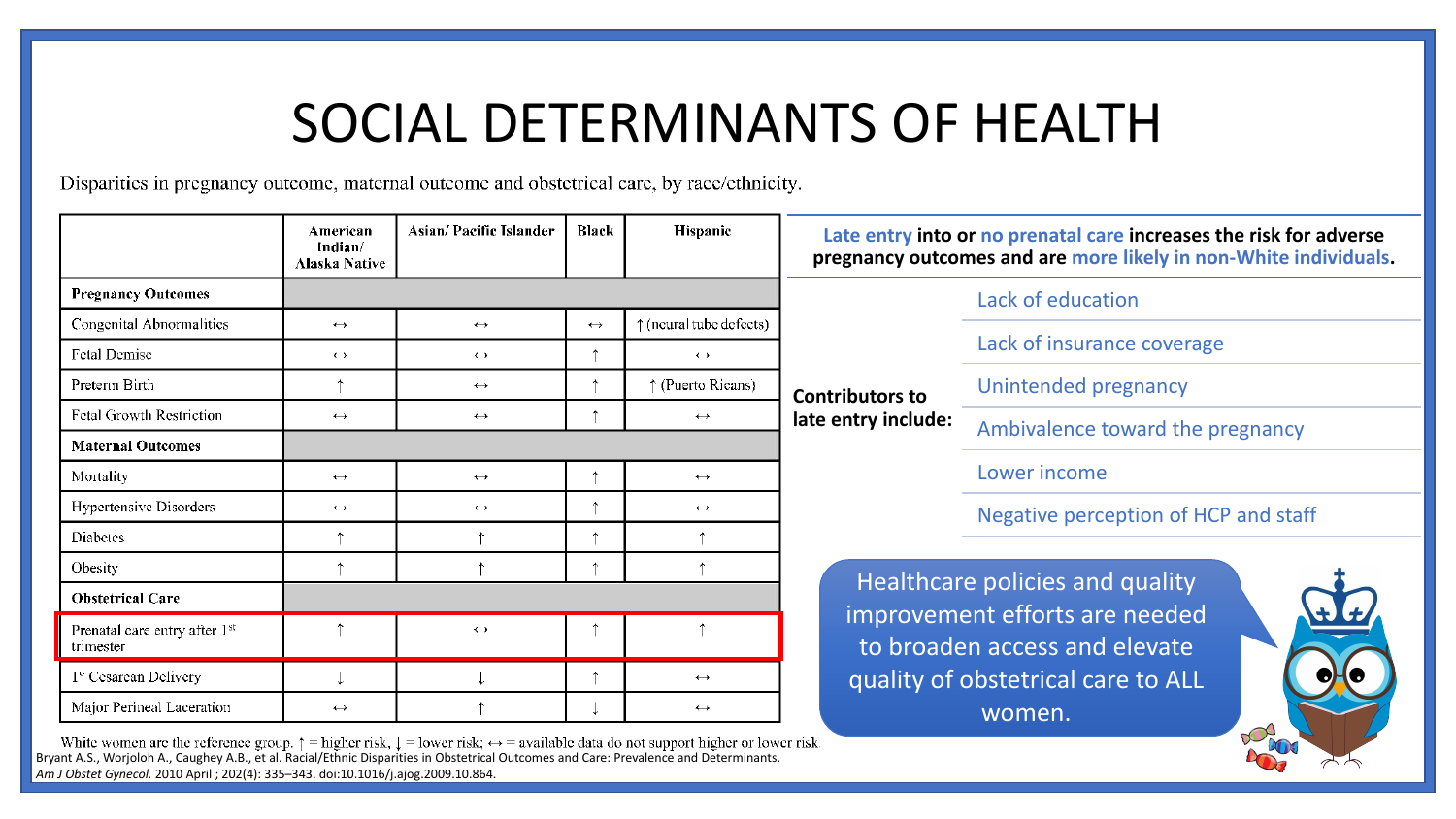### Epic .phrase

#### **BBonAPCareTimeline**

#### Description: Plan for the New OB Visit

- Results of FTS reviewed with patient
- Routine intake labs today
- CF/FX/SMA today
- RN visit today
- Referral to nutrition given today
- Referral to SW today\*\*\*
- Referral for anatomy ultrasound given today to be performed at  $\sim$  18 weeks
- Orientation to practice performed
- Healthy weight gain goals reviewed
- NYP/CUMC OB Initial OB folder provided to patient
- Continue PNV
- Bleeding precautions given
- Frequency of visits discussed today
- RTC in 4 weeks

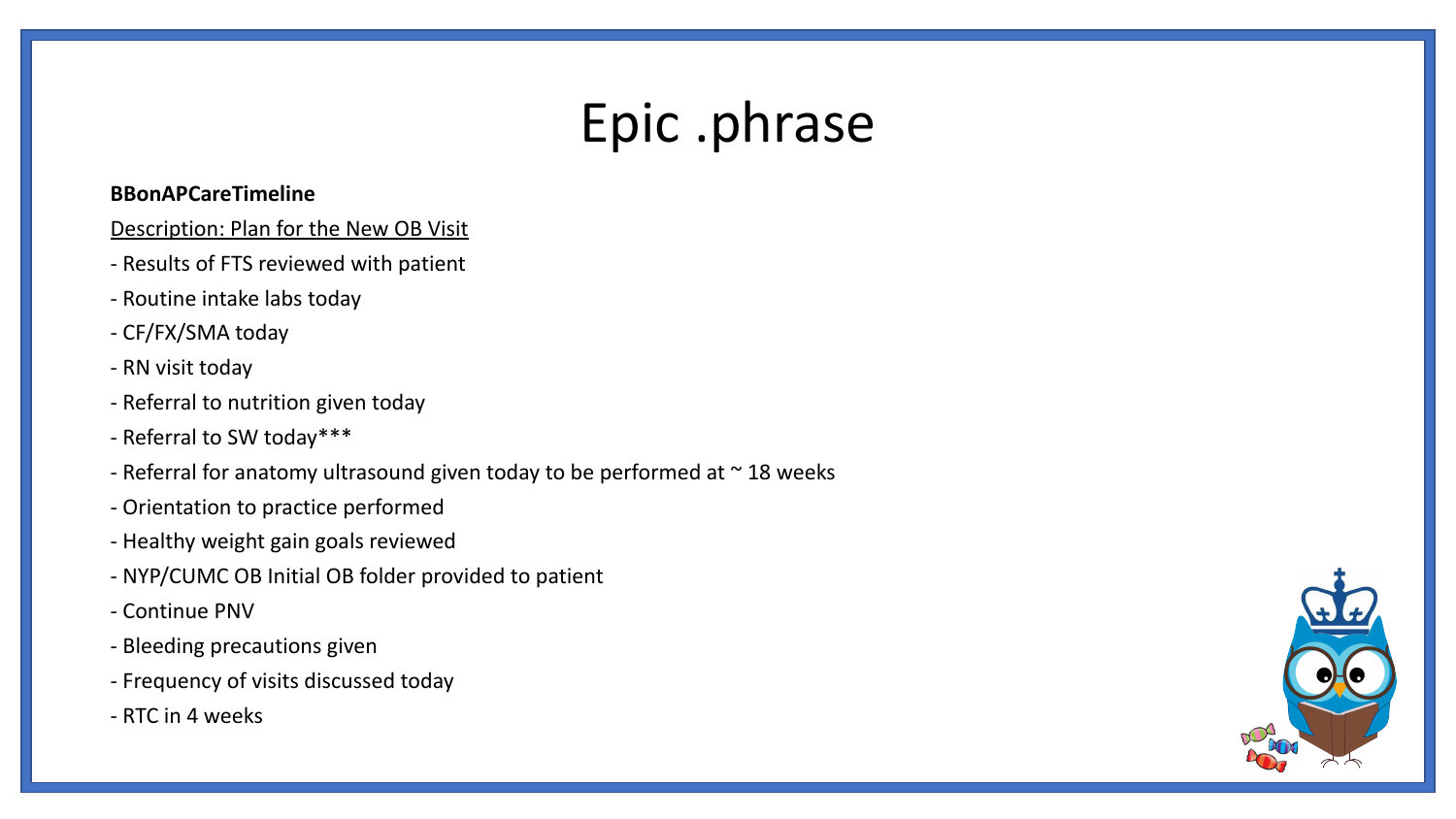### CODING AND BILLING

- Diagnostic Codes (ICD-10)
	- Z34.00 Encounter for supervision of normal first pregnancy
		- Z34.01 Encounter for supervision of other normal pregnancy
	- O09.90 Encounter for supervision of; unspecified high risk pregnancy
	- F33.40 Major depressive disorder, recurrent, in remission, unspecified
	- J45.20 Mild intermittent asthma, uncomplicated
- Procedure Codes (CPT): New OB Visit
	- 99204 Office/outpt visit of a **NEW** pt with 3 key components (comprehensive history, comprehensive examination, medical decision making of moderate complexity), counseling, typically 45 minutes spent face-to-face
- Procedure Codes (CPT): Subsequent OB Visits
	- 99212 Office/outpt visit for an ESTABLISHED pt with 3 key components (problem focused history, problem focused exam, straightforward medical decision making), counseling, typically 10 minutes spent face-to-face
	- 99213 Office/outpt visit for an ESTABLISHED pt with 3 key components (expanded problem focused history, expanded problem focused exam, medical decision making of low complexity, counseling, typically 15 minutes spent face-to-face